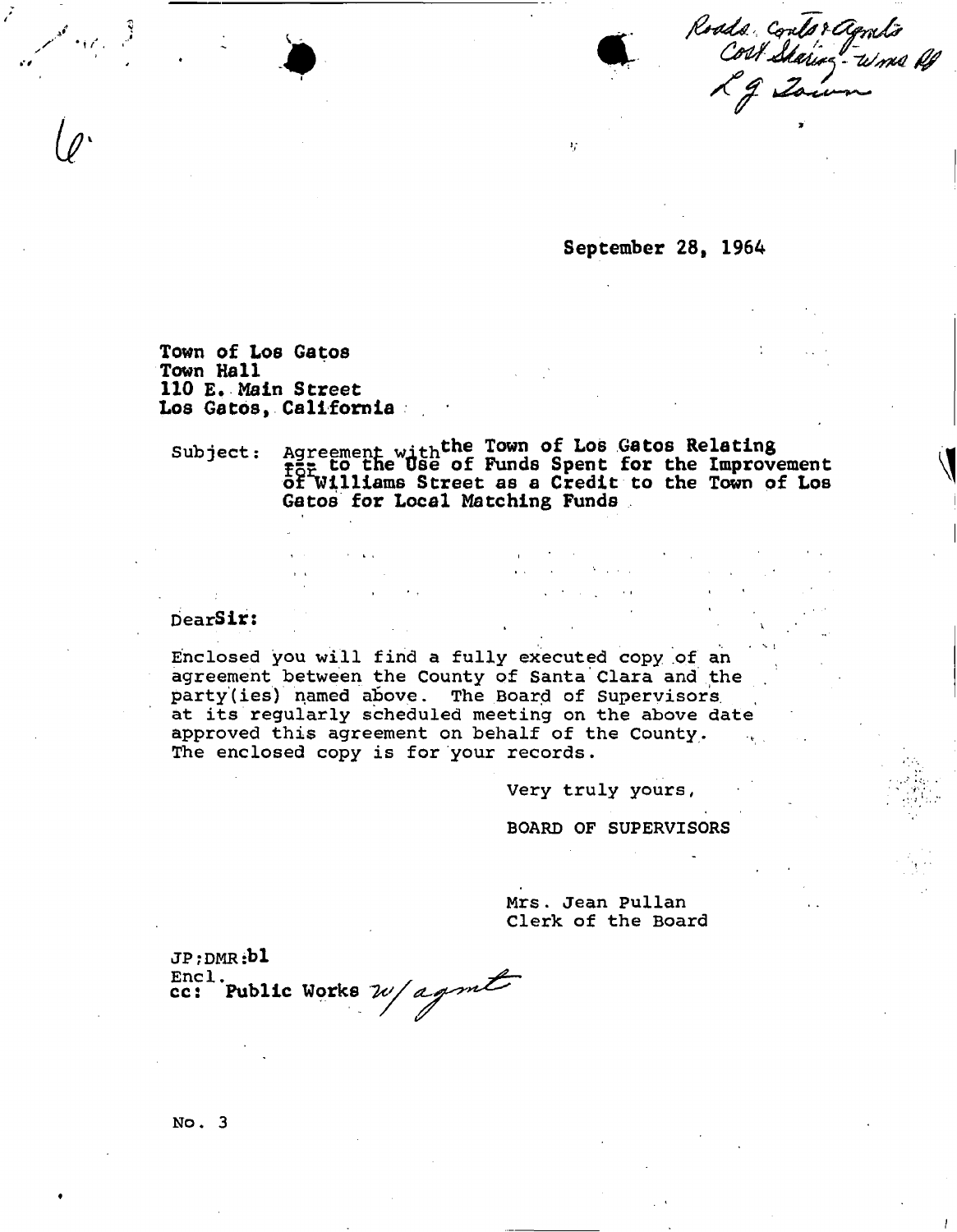AGREEMENT BETWEEN COUNTY OF SANTA CLARA AND THE TOWN OF LOS GATOS **- RELATING TO THE USE.OF FUNDS SPENT FOR THE IMPROVEMENT OF WILLIAMS**  STREET AS A CREDIT TO THE TOWN OF LOS GATOS FOR LOCAL MATCHING FUNDS

^ " " - ' •

• *f •* ' ' " \* . • ' '

the contract of the contract of the contract of the contract of the contract of the contract of the contract of

AGREEMENT between the Town of Los Gatos, hereinafter called the Town, and *><''• .* . . . *>* . **the County of Santa'Clara, hereinafter, csilled the County,** 

WHEREAS, the County, within the Town of Los Gatos, made certain street **improvements and constructed a bridge across Los Gatos Creek as a part of the County**  Expressway Program; and

WHEREAS, by Resolution No. 1964-80, the Town of Los Gatos accepted the ^ ' • \* i . ' « - **relinquishment of that portion of Williams Street, now known, as Blossom Hill Road, from University Avenue to a point approximately 300 feet' East 'of Los-Gatos Creek,**  i\_ *>* . .. . • . . \* where said improvements and construction took place; and

**WHEREAS, Williams Street, now known as Blossom Hill Road, has been approved**  \* *•* - • • «. **by'the Highway Commission of the State of .California as. a part of the Town of Los'**  Gatos Select System; and

WHEREAS, the County of Santa Clara has not and will not claim credit for local matching funds for said improvements and constructions, in accordance with Section 186.5 of the Streets and Highways Code of the State of California; and .

WHEREAS, the Town of Los Gatos wishes to claim credit for said funds.

**NOW THEREFORE, the County and Town hereby agree that the funds expended,by .**  the County for said improvements and construction within the Town of Los Gatos shall **apply as Town credit for local matching funds on other projects within.the. Town. IN WITNESS WHEREOF., the Town and County have caused this " agreement to be**  executed as of the *executed* as  $\theta$ <sup></sup> the *day* of  **2 5**  $\frac{1}{20}$  - 1964.

**ATTEST: JEAN' PULLIAN, Clerk,**  of the Board of Supervisors

**COUNTY OF SANTA CLARA** *wmJt*  **•Chamm , Boam of^Supervisors** 

**ATOS** 

• *X .* . • • •

ATTEST: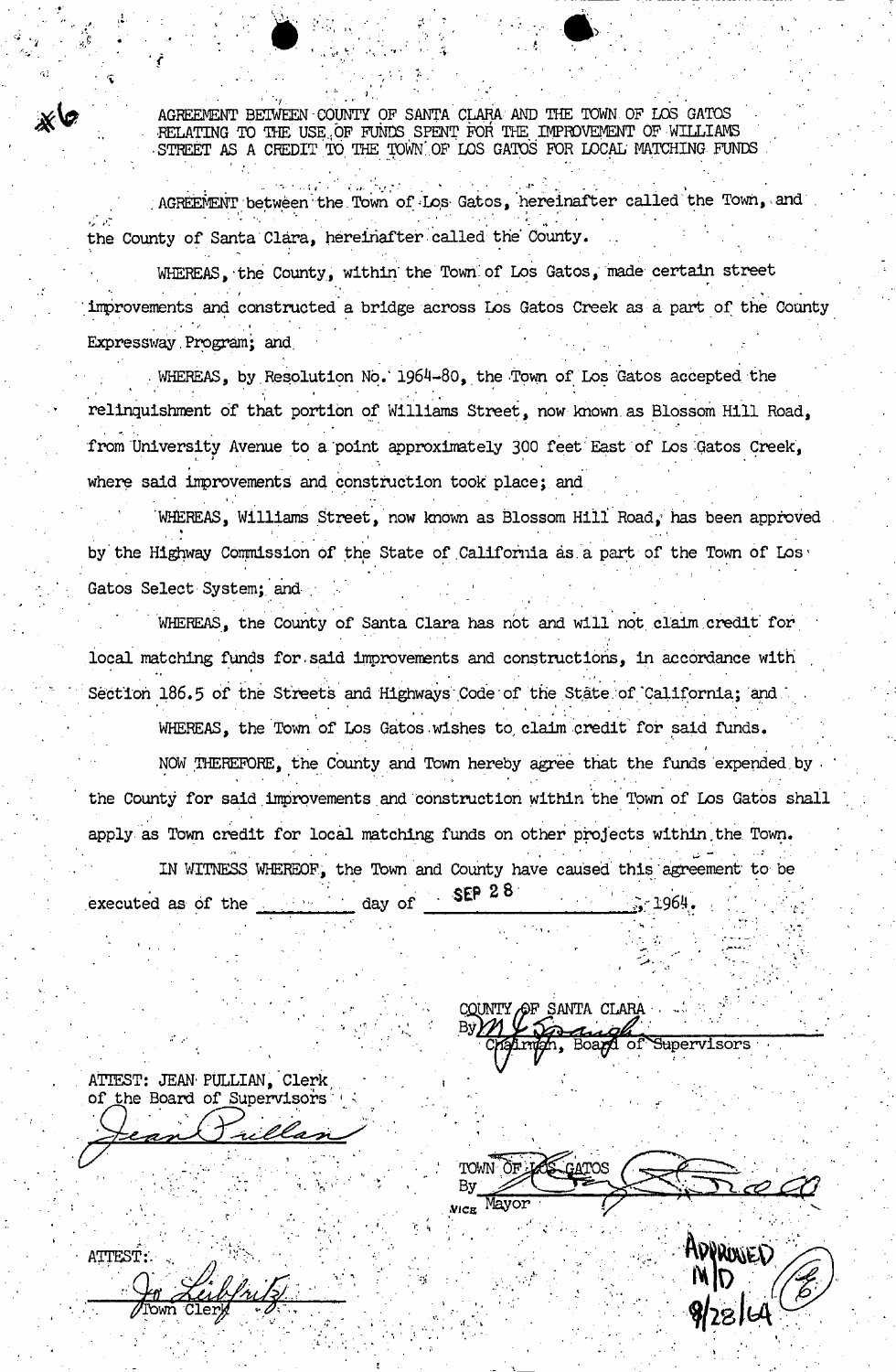น้ำเสียง อาการที่จะกายมีที่มีผลมาตั้งเป็นเป็นได้สิ่งที่ปุ่มมี และมีที่การพอผู้กำเสียในเป็นประเทศ แต่ไม่ก่อนเสม<br>กับเล่งที่เป็นเออกเที่ยวเสียง เพิ่มที่สูงเจ้าเป็นเมื่อได้เดียวเป็นเล่นที่ เมื่อเป็นเป็นเองเรื่องเป็นเว็บ เป็นป

**COM OUTEN ON A SURVEY OF SUBMANISTIC OUTEN OPERATIVES** ် ကောင်းပြုကျေးပြောဆို ရှိရှိရှိခဲ့သူ ေမွ်းရွှဲရေး ဆိုခဲ့ကြသည့် ပိုးရွက်တိုင် ပို့ရွာရပါတယ်။ မဟု ရွှေအောင်းလျက<br>ကို အသက် အသက် ပြုလုပ်ရေး ပိုးရွက်ရေး အသက် ပြုလုပ်ရေး အသက် ပြုလုပ်ရေး အသက် ပြုလုပ်ရေး အသက် ပြုလုပ်ရေး အသက် အသက်

 $\label{eq:1} \mathcal{C}=\frac{1}{2}\left[\mathcal{L}\left(\mathbf{m}^2\right)^2\left(\frac{\mathcal{L}\mathbf{m}^2}{2}\right)^2\right]\mathcal{L}\left(\frac{\mathcal{L}\mathbf{m}^2}{2}\right)^2.$ େ ସୁକ୍ରମ୍ୟୁଟ ବେଶ୍ୱ ୨୦୦୩) ଏହା ଅନ୍ୟାୟର ସ୍ଥାନରେ ସ୍ୱରାଜସ୍ଥ (ଉଦ୍ଦୁରି ନିମ୍ନାପନ୍) । ରୂଗୋ (ଉପରିଷ୍ଠ । ରେ ଏହି ଏହା ରାଜ ରୋଗ୍ରେସ (ଉପନାର୍ mage is a level of it with the care going of the suspendial manufacture in the

ුනාගි සිනු ද විශාලයන් දෙනෙකු ගැන දින් දින් දින් දින් දින් දෙනෙකු විද්යාපය ද tij vojn je Grandija (Die Umbilger) at Schlab, Loku antijeland beideen Lokna (liebel vij 1904 (Cravic Grandij la pia anatajina krijedini i je panani i jedi (godi la jaj doda). Poznajeni jede i strala do julija s prez ATO 1947 – PÅ PARKT EN ALL DE PARTIES I VOLG HALL AV DE LA TRADICATION OF TALLA

് രാജി പ്രമുഹമാക്കുന്ന നേട്ടി. ા હતુ. તે આવેલા કહેવા કહેવા બાદ પણ જોવાની દ્વિતી જોવા પહેલા કહેવાનું કહેવા જો આપ જોવા હતો. એક પણ જોવા તે તે તે ැනැණ්ය? ලැබුගුල්වැනි ලිකා අව නාග හිමුවන ගේ උලාගයින් ලැබු ලැබෙයි. උන ලෙස මෙම මගෙ

Did this, ago the frame of boys of box allowed by the factorial stop for be computed to ા પણ કેમ કો જોવા જોવી તો કોઈ તો પર એવી માટે તે તો તે તો પણ તે તે જેવા તે તો તો તો તો જે જે જે જે જે તો તો જો જો र नेस्ट्रा अक्षण क्या । हेक्रोटी ईसरूप्रिय हे क्रियाडेव्हर स्थानी की स्वास्तानकार्य स्कूटी वर्ग अस्टाउम्रतान । वर्ग 人名法巴尔德罗 医心包 化二乙酸二烯 化甲状腺 机圆体 医中央 网络一种 化二甲基 医心室 医主导管 医心神学 小说

converse record me the through us to changed ිට්ඩු සිදුව රුද්ධ යුතුව යුත්ත වුන්තු ලබා ලික මිළි - මුරුණා මෙහිද විවාහ වෙතු වේ මුරුණ ලබා i výši do do za Gorige inšeli plony ("vnorgi cili zamelovo og véto, doblove"). Hel sličia, z "Lullat ଏମା ପ୍ରତିଶତ୍ନା ଓ ଓ ଉତ୍ପତ୍ତି ଅଧିକ୍ରିୟାରି ଅନ୍ତି । ସେଣ୍ଟବ୍ୟାୟାୟାର୍ଥିରୁ ସେ ବିନିଧି ପ୍ରଦ୍ରାଧି ଥିବା ଓ ପୁରସ୍କାର ଅବସ୍ଥା କରାଯ ബ്രിയ്ക്കുടുകളിന് നിര്ത്തരം ചെയ്യുകളുടെയും പ്രയുക പത്തു കേന്ദ്ര കൊത്താവും പ

in ji shekara katika 1  $\sim 10^{11}$  K  $\mathbb{E}\left[\tau_{\text{eff}}\left(\mathbf{r}_{\text{eff}}\right)\right]\left[\mathbf{r}_{\text{eff}}\left(\mathbf{r}_{\text{eff}}\right)\right]\left[\mathbf{r}_{\text{eff}}\left(\mathbf{r}_{\text{eff}}\right)\right]$ 

اللاسم لتشرك كالأكثر

ା<br>ଅନ୍ୟର୍ପ ନାମ ାମମ୍ବାର୍ଷ<br>ଅନ୍ୟର୍ପ ନାମ ାମମ୍ବାର୍ଷ Ser 20 ' 8 52 AM '54 COUNTY OF THE SANTA CLARA

Skalik odkovalach

A REAL AND A PARTY OF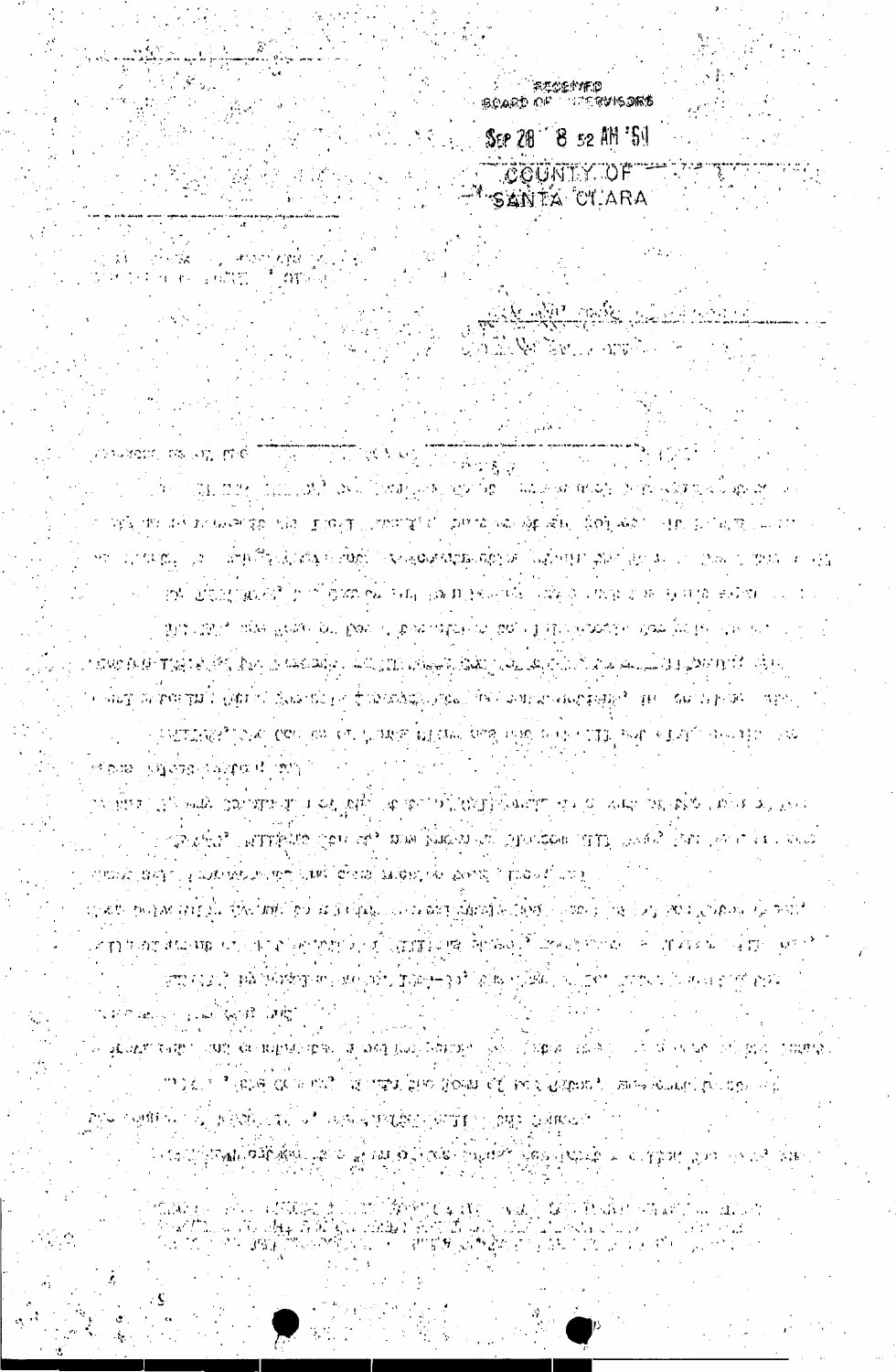

county

COUNTY COUNSEL SPENCER M, WILLIAMS, COUNTY COUNSEL COUNT Y ADMINISTRATIO N BUILDIN G 7 0 WES T ROS A STREE T CIVIC.CENTE R SA N JOS E lO , CALIFORNI A 299-211 1

 $\mathbf{r} = \left( \begin{array}{ccc} 0 & \cdots & \cdots & \mathbf{r} \end{array} \right)$ 

 $\mathcal{P}(\mathcal{P}) = \{ \mathcal{P}(\mathcal{P}) \mid \mathcal{P}(\mathcal{P}) \leq \mathcal{P}(\mathcal{P}) \}$  , if  $\mathcal{P}(\mathcal{P}) = \{ \mathcal{P}(\mathcal{P}) \mid \mathcal{P}(\mathcal{P}) \leq \mathcal{P}(\mathcal{P}) \}$ 

**September 25, 1964** 

**Mrs\* Jean Pullan, Clerk Board of Supervisors . County Administration Building San Jose | California** 

Dear Jean:

**It has been brought to my attention that**  an agreement has been placed on the Board's agenda for execution with the City of Los Gatos concerning **the use of county bond proceeds as matching funds**  for the city. It is requested that this agreement be referred to the undersigned for review prior to **its execution by the Boa£d.** 

\* \* . \*. , v ,

**Dear Jean: \** 

Very truly yours,

**SPENCER M. WILLIAMS County Counsel** 

 $\sigma^{\prime\prime}$  ,  $\rho^{\prime\prime}$  ,  $\rho^{\prime\prime}$  ,  $\rho^{\prime\prime}$ 

 **:**

 $SMW$ :  $meb$ **cc: Jim Pott:**